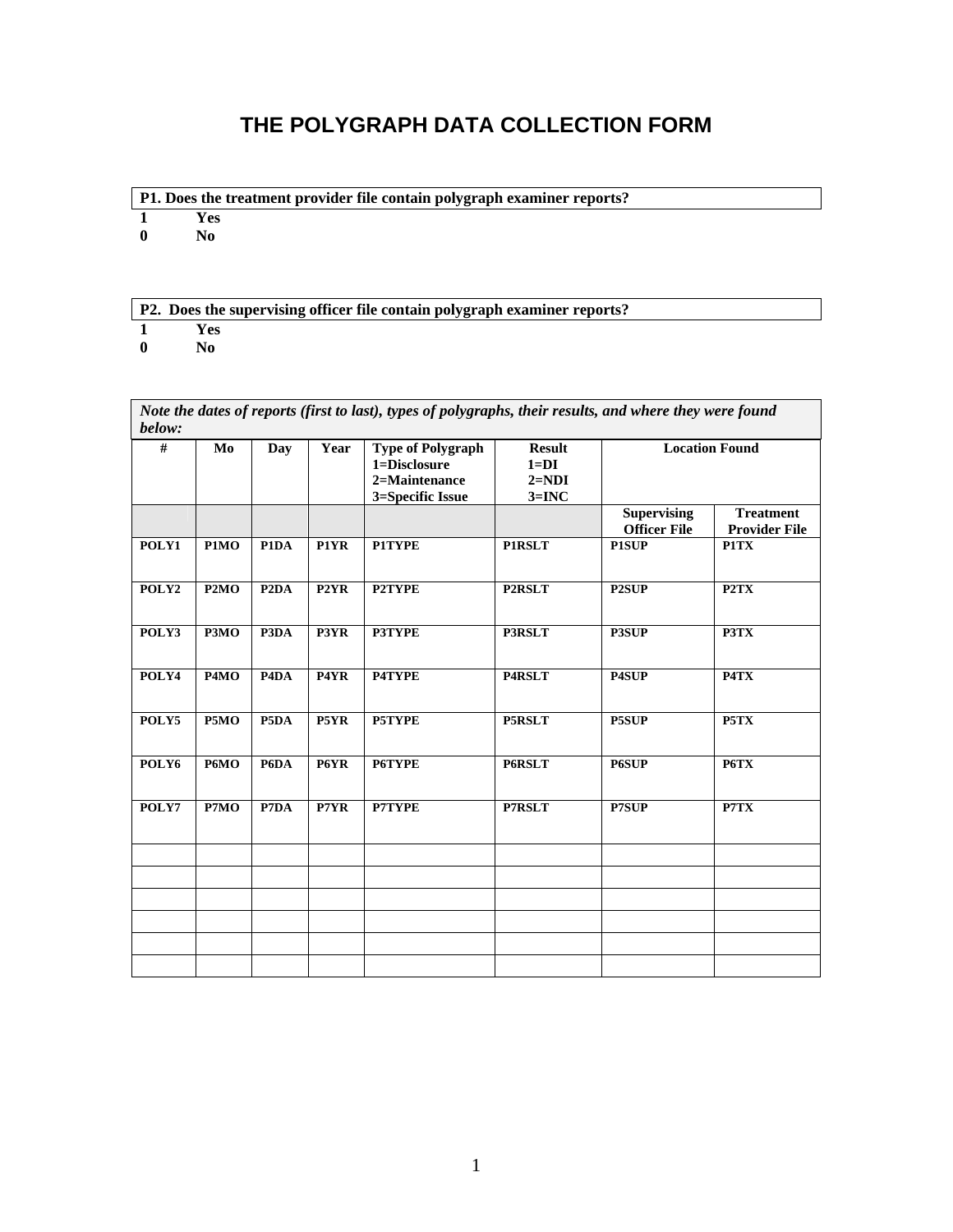**Did any of the polygraphs taken during THE LAST TWO YEARS contain pre or post test admissions/question pertaining to the following:** 

| $\vert$ 1=yes 0=no 8 Cannot determine               | <b>Pre-Test</b><br><b>Admissions</b> | <b>Post-Test</b><br><b>Admissions</b> |
|-----------------------------------------------------|--------------------------------------|---------------------------------------|
| QCC3A-B Masturbation to thoughts of a<br>child      |                                      |                                       |
| QCC4A-B Arousal to physical contact with<br>a child |                                      |                                       |

**Did polygraphs taken during THE LAST TWO YEARS contain the following or similar questions. If so, did the offender score deceptive, non -deceptive or inconclusive on the question?** 

|                                  | <b>How many polygraphs</b><br>with this question in<br>the (LAST TWO<br><b>YEARS</b> ) | <b>How many</b><br>deceptive answers<br>to question<br>(LAST TWO<br><b>YEARS</b> ) | <b>How many</b><br>non-deceptive<br>answers to<br>question<br>(LAST TWO<br><b>YEARS</b> ) | <b>How many</b><br>inconclusive<br>answers to question<br>(LAST TWO<br><b>YEARS</b> ) |
|----------------------------------|----------------------------------------------------------------------------------------|------------------------------------------------------------------------------------|-------------------------------------------------------------------------------------------|---------------------------------------------------------------------------------------|
| <b>QCC5A-DMasturbation to</b>    |                                                                                        |                                                                                    |                                                                                           |                                                                                       |
| thoughts of a child              |                                                                                        |                                                                                    |                                                                                           |                                                                                       |
| <b>QCC6A-DArousal to</b>         |                                                                                        |                                                                                    |                                                                                           |                                                                                       |
| physical contact with child      |                                                                                        |                                                                                    |                                                                                           |                                                                                       |
| <b>QCC7A-D Similar question:</b> |                                                                                        |                                                                                    |                                                                                           |                                                                                       |

# **Disclosure/Sex History Polygraphs**

**P8. Has the offender received a disclosure polygraph(s)?**

**1 Yes** 

**0 No**

**8 Can't determine** 

**P9. Did the disclosure polygraph process (INCLUDING THE PRE AND POST TESTS) contain a question regarding sexual contact with children?** 

- **2 No disclosure polygraph**
- **0 No**
	- **8 Cannot determine**
- **1 Yes**

**Did the offender pass the disclosure polygraph that included a question on sexual contact with children?** 

 **1 Yes** 

 **0 No**

**Cannot determine**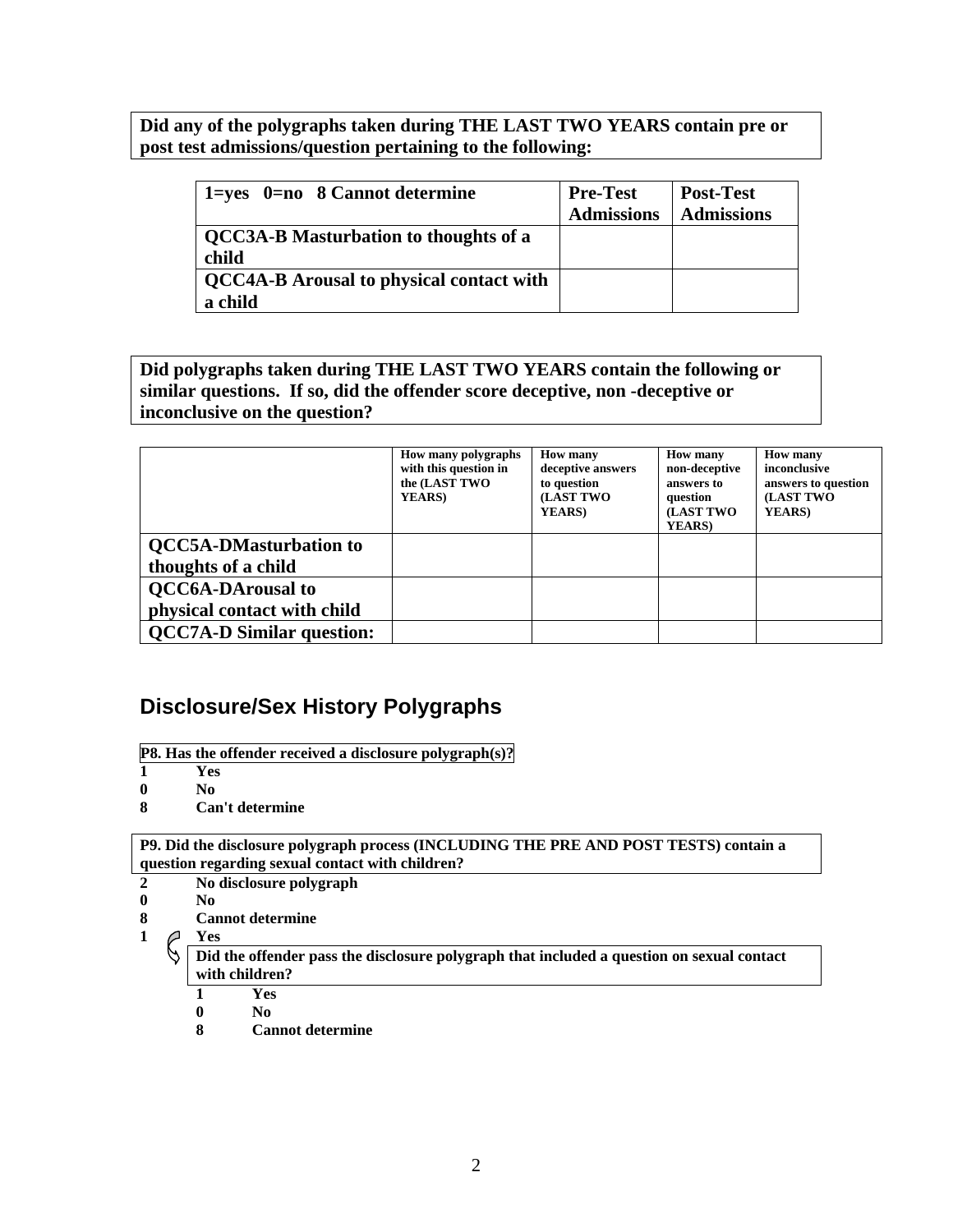#### **P10. Did the offender reveal new victims/behaviors (previously unknown) during the disclosure/sex history polygraphs?**

- **0 No 2 Offender did not have a disclosure polygraph**
- **8 Cannot determine**
- $\mathbf{1}_{\mathbf{V}_{\alpha\alpha}}$

| l es                        |                               |                    |           |              |                  |            |  |  |  |  |
|-----------------------------|-------------------------------|--------------------|-----------|--------------|------------------|------------|--|--|--|--|
|                             | If Yes, what were their ages? |                    |           |              |                  |            |  |  |  |  |
|                             |                               |                    |           |              |                  |            |  |  |  |  |
| <b>COMPLETE CHART BELOW</b> |                               |                    |           |              |                  |            |  |  |  |  |
|                             |                               |                    |           |              |                  |            |  |  |  |  |
| Gender                      | Relationship                  | <b>Penetration</b> | Fondling/ | <b>Other</b> | <b>For Other</b> | At time of |  |  |  |  |
| 1=male                      | $1 = \text{family}$           | <b>Offense</b>     | Frottage  | $1 = v e s$  | insert types of  | offense wa |  |  |  |  |
| - -                         |                               |                    |           |              |                  |            |  |  |  |  |

| Age                         | Was          | Gender        | Relationship          | <b>Penetration</b> |        | Fondling/      |        | Other     |        | <b>For Other</b> | At time of      |
|-----------------------------|--------------|---------------|-----------------------|--------------------|--------|----------------|--------|-----------|--------|------------------|-----------------|
| Group                       | offender     | $1 = male$    | $1 = family$          | <b>Offense</b>     |        | Frottage       |        | $1 = yes$ |        | insert types of  | offense was the |
|                             | under        | $2 =$ female  | $2 = pos/trust$       | $1 = yes$          |        | $1 = yes$      |        |           |        | behaviors -      | offender        |
|                             | supervision  | $3 = both$    | $3 = \text{acquaint}$ | $0=$ no            |        | $0=no$         |        |           |        | Use numbers      |                 |
| PD1 TO                      | for current  |               | $4$ =stranger         |                    |        |                |        |           |        | from Chart $(*)$ | $1 = juvenile$  |
| P <sub>D</sub> <sup>8</sup> | offense      |               | (insert as            | PD1MPEN-           |        | PD1MFON-       |        | PD1MOTH-  |        | Up to $5$        | $2 = adult$     |
|                             | $1 = yes$    | <b>PD1GEN</b> | many as               | <b>PD8MPEN</b>     |        | <b>PD8MFON</b> |        | PD8MOTH   |        |                  | 3=juvenile and  |
|                             | $0=$ no      | <b>TO</b>     | apply)                |                    |        |                |        |           |        | $PD1PAR1 - 23$   | adult           |
|                             | 8=can't tell | PD8GEN        |                       | PD1FPEN-           |        | <b>PD1FFON</b> |        | PD1FOTH-  |        | PDP8PAR1-23      | 4=not avail     |
|                             | PD1SUP-      |               | <b>PD1REL</b>         | <b>PED8FPEN</b>    |        | <b>PD8FFON</b> |        | PD8FOTH   |        |                  |                 |
|                             | PD8 SUP      |               | <b>TO</b>             |                    |        |                |        |           |        |                  | V1OFF-          |
|                             |              |               | <b>PD8REL</b>         |                    |        |                |        |           |        |                  | V8OFF           |
|                             |              |               |                       | male               | female | male           | female | male      | female |                  |                 |
| $0 - 5$                     |              |               |                       |                    |        |                |        |           |        |                  |                 |
| $6-9$                       |              |               |                       |                    |        |                |        |           |        |                  |                 |
| $10-13$                     |              |               |                       |                    |        |                |        |           |        |                  |                 |
| $14 - 17$                   |              |               |                       |                    |        |                |        |           |        |                  |                 |
| $18+$                       |              |               |                       |                    |        |                |        |           |        |                  |                 |
| Eld/Risk                    |              |               |                       |                    |        |                |        |           |        |                  |                 |
| Unknown                     |              |               |                       |                    |        |                |        |           |        |                  |                 |
| Not                         |              |               |                       |                    |        |                |        |           |        |                  |                 |
| against                     |              |               |                       |                    |        |                |        |           |        |                  |                 |
| specific                    |              |               |                       |                    |        |                |        |           |        |                  |                 |
| persons                     |              |               |                       |                    |        |                |        |           |        |                  |                 |

#### **P11. If victims disclosed in the disclosure polygraph were children in age groups other than those previously known, did the supervision plan change?**

**0 No**

- **8** Cannot determine<br>**1**  $\in$  Yes (What were the
	- $\textcircled{c}$  Yes (What were their ages?) \_\_\_,\_\_,\_\_,\_\_,\_\_,\_\_,\_\_\_,\_\_\_P11A-F

| How did the supervision plan change? |  |
|--------------------------------------|--|
|                                      |  |
|                                      |  |
| <b>P11 G.I</b>                       |  |

**P12. If at least one disclosure polygraph was deceptive or inconclusive, were there overt changes in the supervision plan because of this deception?**

**1 Yes** 

**2 Yes, changes occurred because of one deceptive polygraph, but there was more than one deceptive polygraph** 

- **3 No disclosure polygraph was administered**
- **0 No**
- **8 Can't determine**

*CONTINUE ON NEXT PAGE*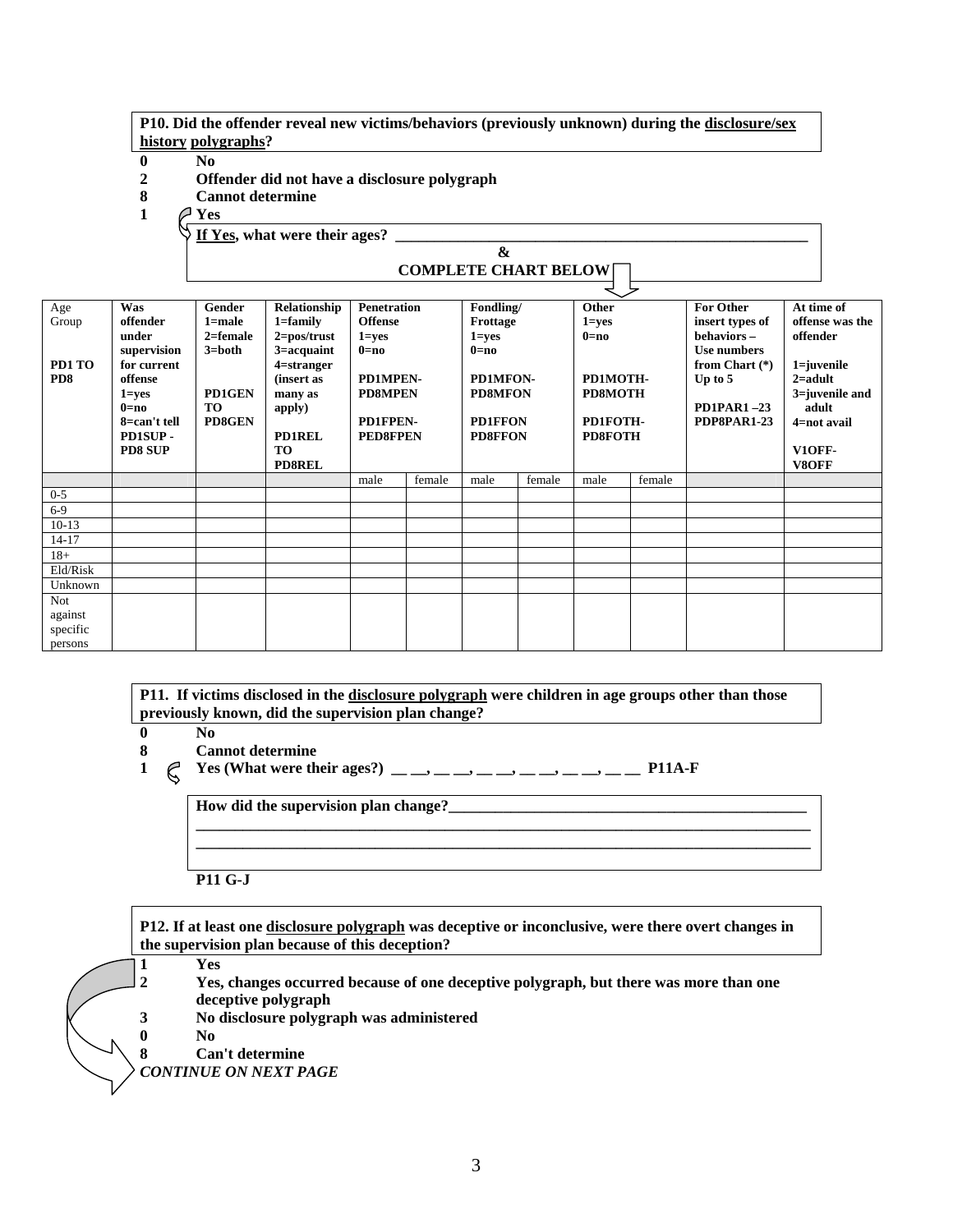**If 1 or 2 is circled, how was supervision changed because of deceptive/inconclusive disclosure polygraphs (NOTE IF THE RESPONSE WAS TO DECEPTIVE OR INCONCLUSIVE)? \_\_\_\_\_\_\_\_\_\_\_\_\_\_\_\_\_\_\_\_\_\_\_\_\_\_\_\_\_\_\_\_\_\_\_\_\_\_\_\_\_\_\_\_\_\_\_\_\_\_\_\_\_\_\_\_\_\_\_\_\_\_\_\_\_\_\_\_\_\_\_\_\_\_\_\_\_\_\_**

**\_\_\_\_\_\_\_\_\_\_\_\_\_\_\_\_\_\_\_\_\_\_\_\_\_\_\_\_\_\_\_\_\_\_\_\_\_\_\_\_\_\_\_\_\_\_\_\_\_\_\_\_\_\_\_\_\_\_\_\_\_\_\_\_\_\_\_\_\_\_\_\_\_\_\_\_\_\_\_ \_\_\_\_\_\_\_\_\_\_\_\_\_\_\_\_\_\_\_\_\_\_\_\_\_\_\_\_\_\_\_\_\_\_\_\_\_\_\_\_\_\_\_\_\_\_\_\_\_\_\_\_\_\_\_\_\_\_\_\_\_\_\_\_\_\_\_\_\_\_\_\_\_\_\_\_\_\_\_ \_\_\_\_\_\_\_\_\_\_\_\_\_\_\_\_\_\_\_\_\_\_\_\_\_\_\_\_\_\_\_\_\_\_\_\_\_\_\_\_\_\_\_\_\_\_\_\_\_\_\_\_\_\_\_\_\_\_\_\_\_\_\_\_\_\_\_\_\_\_\_\_\_\_\_\_\_\_\_**

**P12A-D, P12DEC, P12INC**

**P13. Did results of the disclosure polygraph(s) result in disclosure of current risks (other than new victims) that were previously unknown?** 

**\_\_\_\_\_\_\_\_\_\_\_\_\_\_\_\_\_\_\_\_\_\_\_\_\_\_\_\_\_\_\_\_\_\_\_\_\_\_\_\_\_\_\_\_\_\_\_\_\_\_\_\_\_\_\_\_\_\_\_\_\_\_\_\_\_\_\_\_\_\_\_\_\_\_\_\_\_\_\_\_\_\_\_\_\_\_ \_\_\_\_\_\_\_\_\_\_\_\_\_\_\_\_\_\_\_\_\_\_\_\_\_\_\_\_\_\_\_\_\_\_\_\_\_\_\_\_\_\_\_\_\_\_\_\_\_\_\_\_\_\_\_\_\_\_\_\_\_\_\_\_\_\_\_\_\_\_\_\_\_\_\_\_\_\_\_\_\_\_\_\_\_\_ \_\_\_\_\_\_\_\_\_\_\_\_\_\_\_\_\_\_\_\_\_\_\_\_\_\_\_\_\_\_\_\_\_\_\_\_\_\_\_\_\_\_\_\_\_\_\_\_\_\_\_\_\_\_\_\_\_\_\_\_\_\_\_\_\_\_\_\_\_\_\_\_\_\_\_\_\_\_\_\_\_\_\_\_\_\_**

- **1 Yes**
- **0 No**
- **8 Can't determine**

What types of new risks were revealed?\_

**P13A-E** 

**P14. Was there a change in monitoring/supervision because these new risks?** 

- **1 Yes**
- **2 Yes more monitoring on some risks but some risks not addressed**
- **0 No**
- **8 Can't determine**

**If monitoring was changed because of risks, what types of monitoring/supervision changes occurred?** 

**\_\_\_\_\_\_\_\_\_\_\_\_\_\_\_\_\_\_\_\_\_\_\_\_\_\_\_\_\_\_\_\_\_\_\_\_\_\_\_\_\_\_\_\_\_\_\_\_\_\_\_\_\_\_\_\_\_\_\_\_\_\_\_\_\_\_\_\_ \_\_\_\_\_\_\_\_\_\_\_\_\_\_\_\_\_\_\_\_\_\_\_\_\_\_\_\_\_\_\_\_\_\_\_\_\_\_\_\_\_\_\_\_\_\_\_\_\_\_\_\_\_\_\_\_\_\_\_\_\_\_\_\_\_\_ \_\_\_\_\_\_\_\_\_\_\_\_\_\_\_\_\_\_\_\_\_\_\_\_\_\_\_\_\_\_\_\_\_\_\_\_\_\_\_\_\_\_\_\_\_\_\_\_\_\_\_\_\_\_\_\_\_\_\_\_\_\_\_\_\_\_** 

**P14A-D** 

# **MAINTENANCE POLYGRAPHS**

**P15. Has the offender been administered maintenance polygraph(s) in the last two years?** 

- **8 Cannot determine**
- 1 Yes, how many (P15A)
- $\bigcirc$   $\bigcirc$   $\frac{N_0}{n_1}$ 
	- **P15b. Is a maintenance polygraph scheduled?**
	- **1 Yes**
	- **2 Maintenance polygraph not scheduled because offender has not passed disclosure polygraph**
	- **0 No**
	- **8 Cannot determine**

|              | P16. Did the maintenance polygraph(s) address sexual contact with children?         |
|--------------|-------------------------------------------------------------------------------------|
|              | Yes, all maintenance polygraphs addressed contact with children                     |
|              | At least one maintenance polygraph addressed sexual contact with children.          |
|              | How many maintenance polygraphs contained these types of questions?<br><b>P16A.</b> |
| $\mathbf{0}$ | No maintenance polygraphs addressed sexual contact with children                    |
|              | <b>Cannot determine</b>                                                             |
|              |                                                                                     |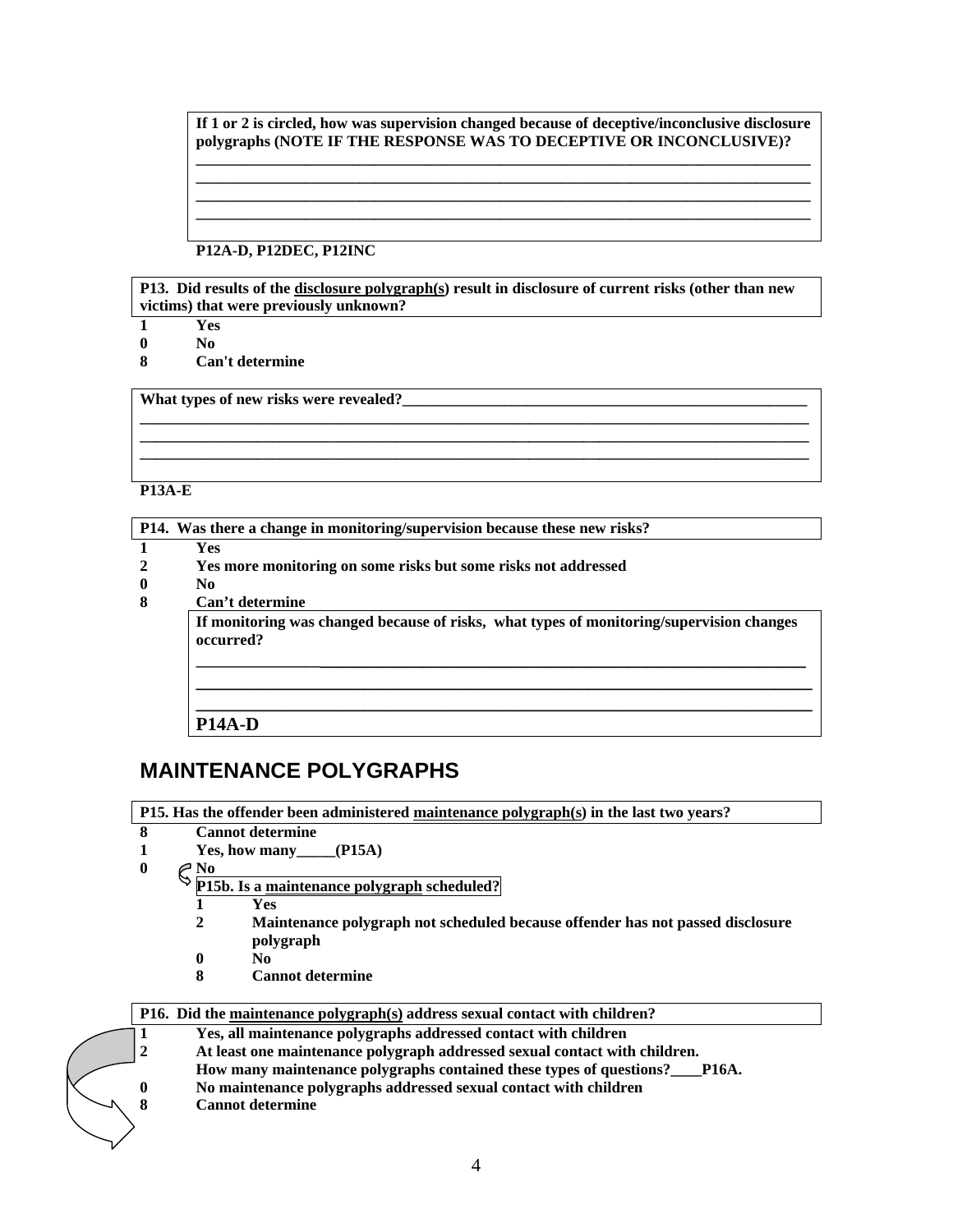#### *CONTINUE ON NEXT PAGE*

**P16B. If 1 or 2 is circled, Did the offender pass the maintenance polygraphs that included a question on sexual contact with children?** 

- **1 Yes, the offender passed all the maintenance polygraphs with questions** with questions addressing sexual contact with children<br> **2** The offender passed some of these maintenance polygraphs. Ho
- The offender passed some of these maintenance polygraphs. How many? P16C many?
- 
- **0 No**
- **8 Cannot determine**

**P17. Did the offender reveal new victims (previously unknown) during ANY OF THE maintenance polygraphs?** 

- 
- **0 No 2 Offender did not have a maintenance polygraph**
- **8 Cannot determine** 
	- **1 Yes**

**If Yes, what were their ages?** 

**P17A-F COMPLETE CHART BELOW-COMBINE INFORMATION ON ALL MAINTENANCE POLYGRAPHS** 

| Age<br>Group<br><b>PM1-</b><br>PM8 | Was<br>offender<br>under<br>supervision<br>for current<br>offense<br>$1 = yes$<br>$0=no$<br>8=can't tell<br>PM1SUP-<br><b>PM8SUP</b> | Gender<br>$1 = male$<br>2=female<br>$3 = both$<br><b>PM1GEN</b><br>PM8GEN | Relationship<br>$1 = family$<br>$2 = pos/trust$<br>$3 = \text{acquaint}$<br>4=stranger<br>(insert as<br>many as<br>apply)<br>PM1REL-<br><b>PM8REL</b> | Penetration<br><b>Offense</b><br>$1 = yes$<br>$0=no$<br>PM1MPEN-<br><b>PM8MPEN</b><br><b>PM1FPEN-</b><br><b>PM8FPEN</b> |        | Fondling/<br>Frottage<br>$1 = yes$<br>$0=no$<br>PM1MFON-<br><b>PM8MFON</b><br><b>PM1FFON-</b><br><b>PM8FFON</b> |        | Other<br>$1 = yes$<br>$0=no$<br>PM1MOTH-<br>PM8MOTH<br>PM1FOTH-<br><b>PM8FOTH</b> |        | For Other<br>Insert types of<br>behaviors,<br><b>Use numbers</b><br>from Chart $(*)$<br>UP TO 5<br><b>PM1PAR1-23</b><br><b>PM8PAR1-23</b> | At time of<br>offense was the<br>offender<br>$1 =$ juvenile<br>$2 =$ adult<br>3=juvenile and<br>adult<br>4=not avail<br>PM1OFF-<br>PM8OFF |
|------------------------------------|--------------------------------------------------------------------------------------------------------------------------------------|---------------------------------------------------------------------------|-------------------------------------------------------------------------------------------------------------------------------------------------------|-------------------------------------------------------------------------------------------------------------------------|--------|-----------------------------------------------------------------------------------------------------------------|--------|-----------------------------------------------------------------------------------|--------|-------------------------------------------------------------------------------------------------------------------------------------------|-------------------------------------------------------------------------------------------------------------------------------------------|
|                                    |                                                                                                                                      |                                                                           |                                                                                                                                                       | male                                                                                                                    | female | male                                                                                                            | female | male                                                                              | female |                                                                                                                                           |                                                                                                                                           |
| $0 - 5$                            |                                                                                                                                      |                                                                           |                                                                                                                                                       |                                                                                                                         |        |                                                                                                                 |        |                                                                                   |        |                                                                                                                                           |                                                                                                                                           |
| $6-9$                              |                                                                                                                                      |                                                                           |                                                                                                                                                       |                                                                                                                         |        |                                                                                                                 |        |                                                                                   |        |                                                                                                                                           |                                                                                                                                           |
| $10-13$                            |                                                                                                                                      |                                                                           |                                                                                                                                                       |                                                                                                                         |        |                                                                                                                 |        |                                                                                   |        |                                                                                                                                           |                                                                                                                                           |
| $14 - 17$                          |                                                                                                                                      |                                                                           |                                                                                                                                                       |                                                                                                                         |        |                                                                                                                 |        |                                                                                   |        |                                                                                                                                           |                                                                                                                                           |
| $18+$                              |                                                                                                                                      |                                                                           |                                                                                                                                                       |                                                                                                                         |        |                                                                                                                 |        |                                                                                   |        |                                                                                                                                           |                                                                                                                                           |
| Eld/Risk                           |                                                                                                                                      |                                                                           |                                                                                                                                                       |                                                                                                                         |        |                                                                                                                 |        |                                                                                   |        |                                                                                                                                           |                                                                                                                                           |
| Unknown                            |                                                                                                                                      |                                                                           |                                                                                                                                                       |                                                                                                                         |        |                                                                                                                 |        |                                                                                   |        |                                                                                                                                           |                                                                                                                                           |
| Not against<br>specific<br>persons |                                                                                                                                      |                                                                           |                                                                                                                                                       |                                                                                                                         |        |                                                                                                                 |        |                                                                                   |        |                                                                                                                                           |                                                                                                                                           |

|   | P18. If victims disclosed in the maintenance polygraph were children in age groups other than those<br>previously known, did the supervision plan change? |
|---|-----------------------------------------------------------------------------------------------------------------------------------------------------------|
| 0 | No                                                                                                                                                        |
| 8 | <b>Cannot determine</b><br>Yes                                                                                                                            |
|   | How did the supervision plan change?                                                                                                                      |
|   |                                                                                                                                                           |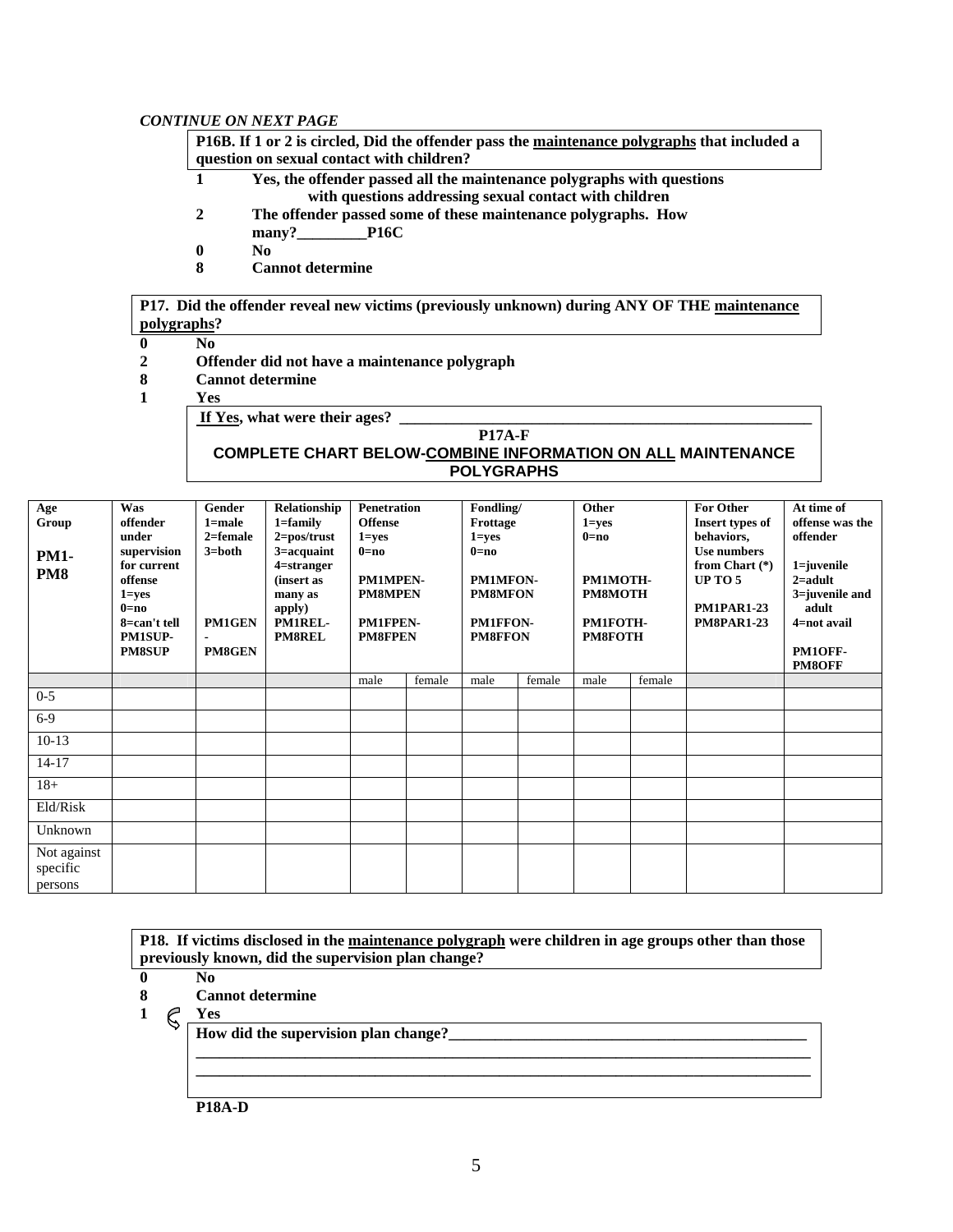|              |     | P19. If at least one maintenance polygraph was deceptive or inconclusive, were there overt changes |
|--------------|-----|----------------------------------------------------------------------------------------------------|
|              |     | in the supervision plan because of this deception?                                                 |
| $\mathbf{1}$ | Yes |                                                                                                    |

**2 Yes, changes occurred because of one deceptive polygraph, but there was more than one deceptive polygraph and no changes resulted from the others** 

**0 No 8 Can't determine** 

> **If 1 or 2 is circled, how was supervision changed because of deceptive maintenance polygraphs?**

**\_\_\_\_\_\_\_\_\_\_\_\_\_\_\_\_\_\_\_\_\_\_\_\_\_\_\_\_\_\_\_\_\_\_\_\_\_\_\_\_\_\_\_\_\_\_\_\_\_\_\_\_\_\_\_\_\_\_\_\_\_\_\_\_\_\_\_\_\_\_\_\_\_\_\_\_\_\_\_ \_\_\_\_\_\_\_\_\_\_\_\_\_\_\_\_\_\_\_\_\_\_\_\_\_\_\_\_\_\_\_\_\_\_\_\_\_\_\_\_\_\_\_\_\_\_\_\_\_\_\_\_\_\_\_\_\_\_\_\_\_\_\_\_\_\_\_\_\_\_\_\_\_\_\_\_\_\_\_ \_\_\_\_\_\_\_\_\_\_\_\_\_\_\_\_\_\_\_\_\_\_\_\_\_\_\_\_\_\_\_\_\_\_\_\_\_\_\_\_\_\_\_\_\_\_\_\_\_\_\_\_\_\_\_\_\_\_\_\_\_\_\_\_\_\_\_\_\_\_\_\_\_\_\_\_\_\_\_ \_\_\_\_\_\_\_\_\_\_\_\_\_\_\_\_\_\_\_\_\_\_\_\_\_\_\_\_\_\_\_\_\_\_\_\_\_\_\_\_\_\_\_\_\_\_\_\_\_\_\_\_\_\_\_\_\_\_\_\_\_\_\_\_\_\_\_\_\_\_\_\_\_\_\_\_\_\_\_**

 **P19A-D** 

**P20. Did results of the maintenance polygraph(s) result in disclosure of new risks (other than new victims)?** 

**\_\_\_\_\_\_\_\_\_\_\_\_\_\_\_\_\_\_\_\_\_\_\_\_\_\_\_\_\_\_\_\_\_\_\_\_\_\_\_\_\_\_\_\_\_\_\_\_\_\_\_\_\_\_\_\_\_\_\_\_\_\_\_\_\_\_\_\_\_\_\_\_\_\_\_\_\_\_\_\_\_\_\_\_\_\_ \_\_\_\_\_\_\_\_\_\_\_\_\_\_\_\_\_\_\_\_\_\_\_\_\_\_\_\_\_\_\_\_\_\_\_\_\_\_\_\_\_\_\_\_\_\_\_\_\_\_\_\_\_\_\_\_\_\_\_\_\_\_\_\_\_\_\_\_\_\_\_\_\_\_\_\_\_\_\_\_\_\_\_\_\_\_ \_\_\_\_\_\_\_\_\_\_\_\_\_\_\_\_\_\_\_\_\_\_\_\_\_\_\_\_\_\_\_\_\_\_\_\_\_\_\_\_\_\_\_\_\_\_\_\_\_\_\_\_\_\_\_\_\_\_\_\_\_\_\_\_\_\_\_\_\_\_\_\_\_\_\_\_\_\_\_\_\_\_\_\_\_\_**

- **1 Yes**
- **0 No**
- **8 Can't determine**

What *types* of new risks were revealed?

**P20A-E** 

**P21. Was there a change in monitoring/supervision because these new risks?** 

- **1 Yes**
- **2 Yes, more monitoring on some risks but some risks not addressed**
- **0 No**
- **8 Can't determine**

**If monitoring was changed because of risk, what types of monitoring/supervision changes occurred? \_\_\_\_\_\_\_\_\_\_\_\_\_\_\_\_\_\_\_\_\_\_\_\_\_\_\_\_\_\_\_\_\_\_\_\_\_\_\_\_\_\_\_\_\_\_\_\_\_\_\_\_\_\_\_\_\_\_\_\_\_\_\_\_\_\_\_\_\_\_\_\_\_\_\_\_\_\_\_\_\_\_\_\_\_\_**

**\_\_\_\_\_\_\_\_\_\_\_\_\_\_\_\_\_\_\_\_\_\_\_\_\_\_\_\_\_\_\_\_\_\_\_\_\_\_\_\_\_\_\_\_\_\_\_\_\_\_\_\_\_\_\_\_\_\_\_\_\_\_\_\_\_\_\_\_\_\_\_\_\_\_\_\_\_\_\_\_\_\_\_\_\_\_ \_\_\_\_\_\_\_\_\_\_\_\_\_\_\_\_\_\_\_\_\_\_\_\_\_\_\_\_\_\_\_\_\_\_\_\_\_\_\_\_\_\_\_\_\_\_\_\_\_\_\_\_\_\_\_\_\_\_\_\_\_\_\_\_\_\_\_\_\_\_\_\_\_\_\_\_\_\_\_\_\_\_\_\_\_\_ \_\_\_\_\_\_\_\_\_\_\_\_\_\_\_\_\_\_\_\_\_\_\_\_\_\_\_\_\_\_\_\_\_\_\_\_\_\_\_\_\_\_\_\_\_\_\_\_\_\_\_\_\_\_\_\_\_\_\_\_\_\_\_\_\_\_\_\_\_\_\_\_\_\_\_\_\_\_\_\_\_\_\_\_\_\_ \_\_\_\_\_\_\_\_\_\_\_\_\_\_\_\_\_\_\_\_\_\_\_\_\_\_\_\_\_\_\_\_\_\_\_\_\_\_\_\_\_\_\_\_\_\_\_\_\_\_\_\_\_\_\_\_\_\_\_\_\_\_\_\_\_\_\_\_\_\_\_\_\_\_\_\_\_\_\_\_\_\_\_\_\_\_**

#### **P21A-D**

## **SPECIFIC ISSUE POLYGRAPHS**

**P22. Has the offender been administered a specific issue polygraph(s) in the last two years?** 

- 1 Yes, how many P22A
- **0 No**
- **8 Cannot determine**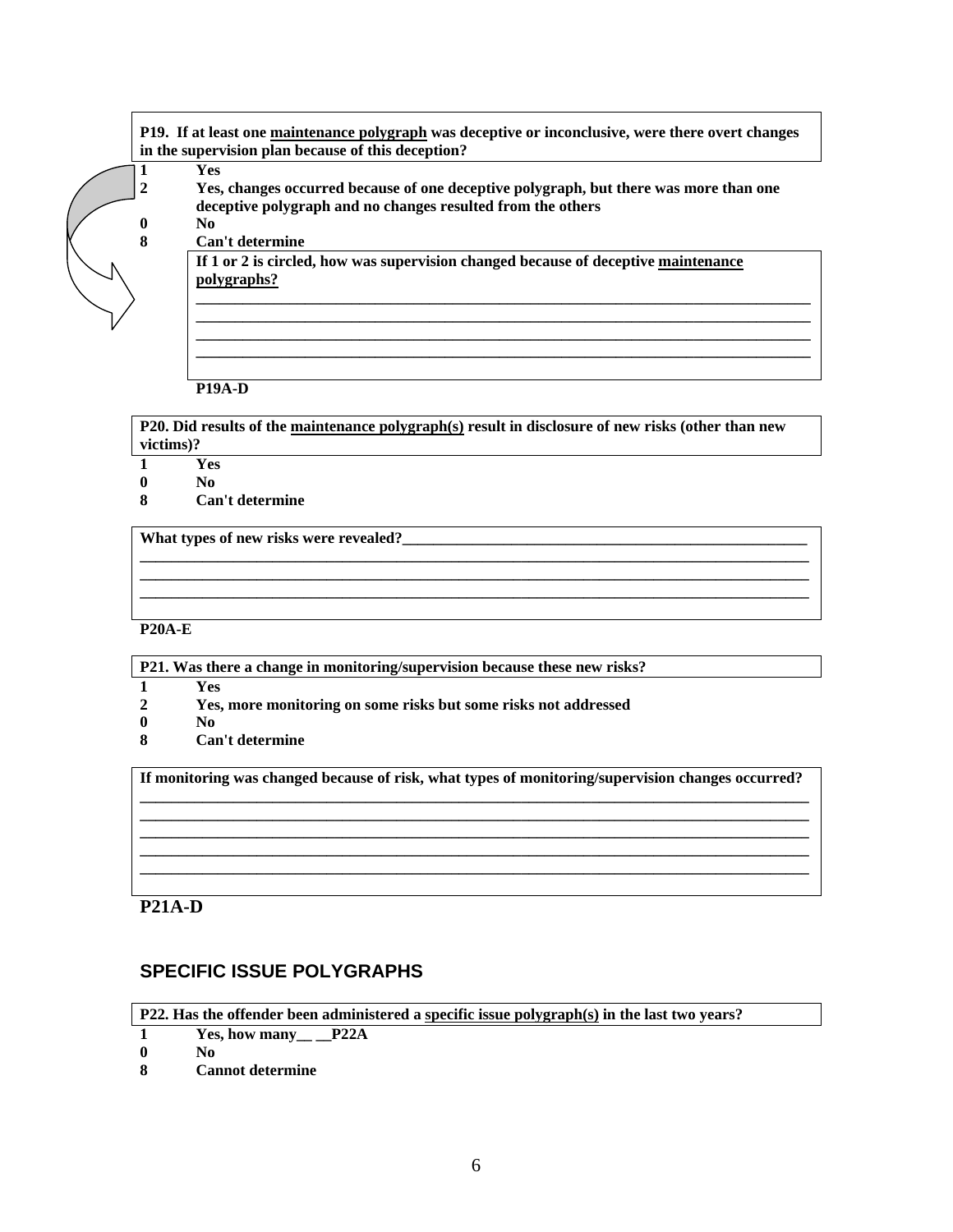#### **P23A-D. For what reason was the offender administered specific issue polygraph(s) in the last two years? (Circle all that apply)**

- **1 No specific issue polygraphs**
- **2 Denial on previous polygraph**
- **3 New accusations**
- **4 Other, explain:**
- **5 Other, explain:**
- **6 Other explain:**

#### **P24. Did specific issue polygraph(s) address sexual contact with children?**

|                  | Yes, all specific issue polygraphs addressed sexual contact with children                             |
|------------------|-------------------------------------------------------------------------------------------------------|
|                  | At least one specific issue polygraph addressed sexual contact with children.                         |
|                  | How many specific issue polygraphs contained these types of questions?____P24A                        |
| $\boldsymbol{0}$ | No specific issue polygraphs addressed sexual contact with children                                   |
| 8                | <b>Cannot determine</b>                                                                               |
|                  | P24B. If 1 or 2 is circled, did the offender pass the specific issue polygraphs that addressed        |
|                  | sexual contact with children?                                                                         |
|                  | Yes, the offender passed all the specific issue polygraphs that addressed sexual                      |
|                  | contact with children                                                                                 |
|                  | The offender passed some of these specific issue polygraphs. How many?<br>$\mathbf{2}$<br><b>P24C</b> |

- 
- **0 No Cannot determine**

#### **P25. Did the offender reveal new victims (previously unknown) during specific issue polygraphs?**

- **0 No**
- **2 Offender did not have a specific issue polygraph**
- **8 Cannot determine**
- **1 Yes**

**If Yes, what were their ages?** 

#### **P25A-F**

#### **IF YES, COMPLETE CHART BELOW COMBINING INFORMATION ON ALL SPECIFIC ISSUE POLYGRAPHS**

| Age<br>Group<br><b>PS1-PS8</b>     | Was<br>offender<br>under<br>supervision<br>for current<br>offense<br>$1 = yes$<br>$0=$ no<br>8=can't tell<br>PS1SUP-<br><b>PS8SUP</b> | Gender<br>1=male<br>$2 =$ female<br>$3 = both$<br><b>PS1GEN</b><br><b>PS8GEN</b> | Relationship<br>1=family<br>$2 = pos/trust$<br>$3 = \text{acquaint}$<br>$4 =$ stranger<br>(insert as<br>many as<br>apply)<br><b>PS1REL</b><br><b>PS8REL</b> | <b>Penetration</b><br><b>Offense</b><br>$1 = yes$<br>$0=no$<br><b>PS1MPEN</b><br><b>PS8MPEN</b><br><b>PS1FPEN</b><br><b>PS8FPEN</b> |        | Frottage<br>$1 = yes$<br>$0=no$ | Other<br>Fondling/<br>$1 = yes$<br>$0=no$<br><b>PS1MOTH</b><br><b>PS1MFON</b><br><b>PS8MFON</b><br><b>PS8MOTH</b><br><b>PS1FFON</b><br><b>PS1FOTH</b><br><b>PS8FFON</b><br><b>PS8FOTH</b> |      | <b>For Other</b><br><b>Insert types of</b><br>behaviors, use<br>numbers from<br>Chart $(*)$<br><b>PS1PAR1-23</b><br><b>PS8PAR1-23</b> | At time of<br>offense was the<br>offender<br>1=juvenile<br>$2 =$ adult<br>3=juvenile and<br>adult<br>4=not avail<br>PS1OFF-<br><b>PS8OFF</b> |  |
|------------------------------------|---------------------------------------------------------------------------------------------------------------------------------------|----------------------------------------------------------------------------------|-------------------------------------------------------------------------------------------------------------------------------------------------------------|-------------------------------------------------------------------------------------------------------------------------------------|--------|---------------------------------|-------------------------------------------------------------------------------------------------------------------------------------------------------------------------------------------|------|---------------------------------------------------------------------------------------------------------------------------------------|----------------------------------------------------------------------------------------------------------------------------------------------|--|
|                                    |                                                                                                                                       |                                                                                  |                                                                                                                                                             | male                                                                                                                                | female | male                            | female                                                                                                                                                                                    | male | female                                                                                                                                |                                                                                                                                              |  |
| $0 - 5$                            |                                                                                                                                       |                                                                                  |                                                                                                                                                             |                                                                                                                                     |        |                                 |                                                                                                                                                                                           |      |                                                                                                                                       |                                                                                                                                              |  |
| $6-9$                              |                                                                                                                                       |                                                                                  |                                                                                                                                                             |                                                                                                                                     |        |                                 |                                                                                                                                                                                           |      |                                                                                                                                       |                                                                                                                                              |  |
| $10-13$                            |                                                                                                                                       |                                                                                  |                                                                                                                                                             |                                                                                                                                     |        |                                 |                                                                                                                                                                                           |      |                                                                                                                                       |                                                                                                                                              |  |
| $14 - 17$                          |                                                                                                                                       |                                                                                  |                                                                                                                                                             |                                                                                                                                     |        |                                 |                                                                                                                                                                                           |      |                                                                                                                                       |                                                                                                                                              |  |
| $18+$                              |                                                                                                                                       |                                                                                  |                                                                                                                                                             |                                                                                                                                     |        |                                 |                                                                                                                                                                                           |      |                                                                                                                                       |                                                                                                                                              |  |
| Eld/Risk                           |                                                                                                                                       |                                                                                  |                                                                                                                                                             |                                                                                                                                     |        |                                 |                                                                                                                                                                                           |      |                                                                                                                                       |                                                                                                                                              |  |
| Unknown                            |                                                                                                                                       |                                                                                  |                                                                                                                                                             |                                                                                                                                     |        |                                 |                                                                                                                                                                                           |      |                                                                                                                                       |                                                                                                                                              |  |
| Not against<br>specific<br>persons |                                                                                                                                       |                                                                                  |                                                                                                                                                             |                                                                                                                                     |        |                                 |                                                                                                                                                                                           |      |                                                                                                                                       |                                                                                                                                              |  |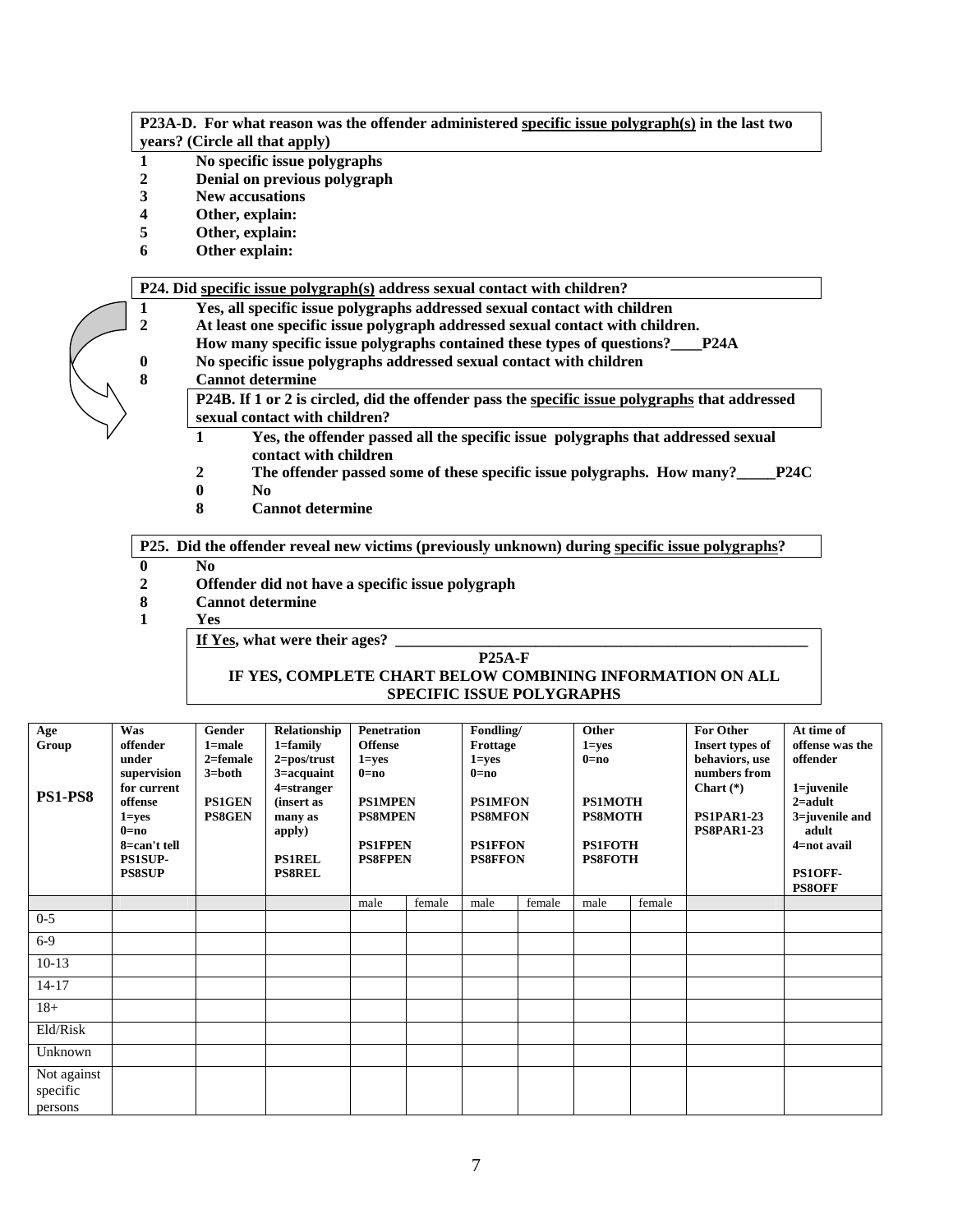**P26. If victims disclosed in the specific issue polygraph were children in age groups other than those previously known, did the supervision plan change?** 

- **0 No**
- **8** Cannot determine<br> $\frac{1}{\sqrt{2\pi}} \int_{0}^{\infty} \frac{\cos(\theta)}{1 + \cos(\theta)} d\theta$

**1 Yes** 

**How did the supervision plan change?\_\_\_\_\_\_\_\_\_\_\_\_\_\_\_\_\_\_\_\_\_\_\_\_\_\_\_\_\_\_\_\_\_\_\_\_\_\_\_\_\_\_\_\_\_\_**

 **P26A-D** 

**P27. If any specific issue polygraph was deceptive or inconclusive, were there overt changes in the supervision plan because of this?** 

**1 Yes** 

**2 Yes, changes occurred because of one deceptive or inconclusive polygraph, but there was more than one deceptive polygraph and no changes resulted from the others** 

**\_\_\_\_\_\_\_\_\_\_\_\_\_\_\_\_\_\_\_\_\_\_\_\_\_\_\_\_\_\_\_\_\_\_\_\_\_\_\_\_\_\_\_\_\_\_\_\_\_\_\_\_\_\_\_\_\_\_\_\_\_\_\_\_\_\_\_\_\_\_\_\_\_\_\_\_\_\_\_ \_\_\_\_\_\_\_\_\_\_\_\_\_\_\_\_\_\_\_\_\_\_\_\_\_\_\_\_\_\_\_\_\_\_\_\_\_\_\_\_\_\_\_\_\_\_\_\_\_\_\_\_\_\_\_\_\_\_\_\_\_\_\_\_\_\_\_\_\_\_\_\_\_\_\_\_\_\_\_ \_\_\_\_\_\_\_\_\_\_\_\_\_\_\_\_\_\_\_\_\_\_\_\_\_\_\_\_\_\_\_\_\_\_\_\_\_\_\_\_\_\_\_\_\_\_\_\_\_\_\_\_\_\_\_\_\_\_\_\_\_\_\_\_\_\_\_\_\_\_\_\_\_\_\_\_\_\_\_ \_\_\_\_\_\_\_\_\_\_\_\_\_\_\_\_\_\_\_\_\_\_\_\_\_\_\_\_\_\_\_\_\_\_\_\_\_\_\_\_\_\_\_\_\_\_\_\_\_\_\_\_\_\_\_\_\_\_\_\_\_\_\_\_\_\_\_\_\_\_\_\_\_\_\_\_\_\_\_**

**\_\_\_\_\_\_\_\_\_\_\_\_\_\_\_\_\_\_\_\_\_\_\_\_\_\_\_\_\_\_\_\_\_\_\_\_\_\_\_\_\_\_\_\_\_\_\_\_\_\_\_\_\_\_\_\_\_\_\_\_\_\_\_\_\_\_\_\_\_\_\_\_\_\_\_\_\_\_\_ \_\_\_\_\_\_\_\_\_\_\_\_\_\_\_\_\_\_\_\_\_\_\_\_\_\_\_\_\_\_\_\_\_\_\_\_\_\_\_\_\_\_\_\_\_\_\_\_\_\_\_\_\_\_\_\_\_\_\_\_\_\_\_\_\_\_\_\_\_\_\_\_\_\_\_\_\_\_\_**

**0 No 8 Can't determine** 

**If 1 or 2 is circled, how was supervision changed?**

**P27A-D AND P27DEC, P27INC** 

**P28. Did results of the specific issue polygraph(s) result in disclosure of new risks (other than new victims)?** 

**\_\_\_\_\_\_\_\_\_\_\_\_\_\_\_\_\_\_\_\_\_\_\_\_\_\_\_\_\_\_\_\_\_\_\_\_\_\_\_\_\_\_\_\_\_\_\_\_\_\_\_\_\_\_\_\_\_\_\_\_\_\_\_\_\_\_\_\_\_\_\_\_\_\_\_\_\_\_\_\_\_\_\_\_\_\_ \_\_\_\_\_\_\_\_\_\_\_\_\_\_\_\_\_\_\_\_\_\_\_\_\_\_\_\_\_\_\_\_\_\_\_\_\_\_\_\_\_\_\_\_\_\_\_\_\_\_\_\_\_\_\_\_\_\_\_\_\_\_\_\_\_\_\_\_\_\_\_\_\_\_\_\_\_\_\_\_\_\_\_\_\_\_ \_\_\_\_\_\_\_\_\_\_\_\_\_\_\_\_\_\_\_\_\_\_\_\_\_\_\_\_\_\_\_\_\_\_\_\_\_\_\_\_\_\_\_\_\_\_\_\_\_\_\_\_\_\_\_\_\_\_\_\_\_\_\_\_\_\_\_\_\_\_\_\_\_\_\_\_\_\_\_\_\_\_\_\_\_\_**

- **1 Yes**
- **0 No**
- **8 Can't determine**

What types of new risks were revealed?

**P28A-E** 

**P29. Was there a change in monitoring/supervision because these new risks?** 

**1 Yes** 

- **2 Yes, more monitoring on some risks but some risks not addressed**
- **0 No**
- **8 Can't determine**

**If monitoring was changed because of risk, what types of monitoring/supervision changes occurred? \_\_\_\_\_\_\_\_\_\_\_\_\_\_\_\_\_\_\_\_\_\_\_\_\_\_\_\_\_\_\_\_\_\_\_\_\_\_\_\_\_\_\_\_\_\_\_\_\_\_\_\_\_\_\_\_\_\_\_\_\_\_\_\_\_\_\_\_\_\_\_\_\_\_\_\_\_\_\_\_\_\_\_\_\_\_**

**\_\_\_\_\_\_\_\_\_\_\_\_\_\_\_\_\_\_\_\_\_\_\_\_\_\_\_\_\_\_\_\_\_\_\_\_\_\_\_\_\_\_\_\_\_\_\_\_\_\_\_\_\_\_\_\_\_\_\_\_\_\_\_\_\_\_\_\_\_\_\_\_\_\_\_\_\_\_\_\_\_\_\_\_\_\_ \_\_\_\_\_\_\_\_\_\_\_\_\_\_\_\_\_\_\_\_\_\_\_\_\_\_\_\_\_\_\_\_\_\_\_\_\_\_\_\_\_\_\_\_\_\_\_\_\_\_\_\_\_\_\_\_\_\_\_\_\_\_\_\_\_\_\_\_\_\_\_\_\_\_\_\_\_\_\_\_\_\_\_\_\_\_ \_\_\_\_\_\_\_\_\_\_\_\_\_\_\_\_\_\_\_\_\_\_\_\_\_\_\_\_\_\_\_\_\_\_\_\_\_\_\_\_\_\_\_\_\_\_\_\_\_\_\_\_\_\_\_\_\_\_\_\_\_\_\_\_\_\_\_\_\_\_\_\_\_\_\_\_\_\_\_\_\_\_\_\_\_\_**

**P29A-D**